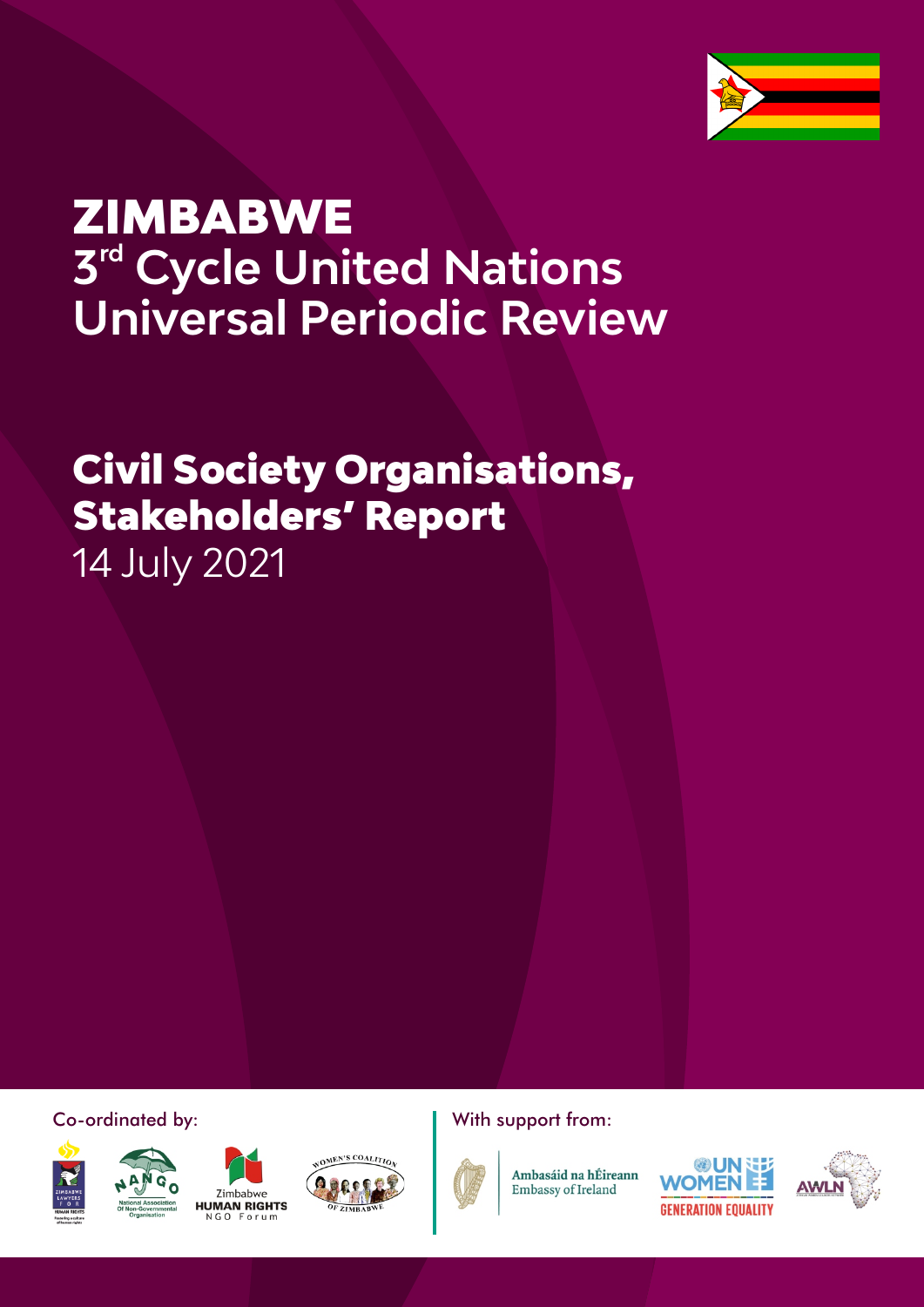### Table of Contents

| List of Acronyms                                                                                                 | 3  |
|------------------------------------------------------------------------------------------------------------------|----|
| Overview of the human rights situation                                                                           | 4  |
| Methodology                                                                                                      | 4  |
| F31 - CHILDREN: PROTECTION, CHILD MARRIAGE                                                                       | 5  |
| <b>F31 - CHILDREN: ACCESS TO BIRTH REGISTRATION</b>                                                              | 5  |
| <b>F13 - VIOLENCE AGAINST WOMEN</b>                                                                              | 6  |
| F12 - DISCRIMINATION AGAINST WOMEN; EMPOWERMENT                                                                  | 7  |
| E41 - RIGHT TO HEALTH – PRIMARY AND SECONDARY HEALTH-CARE<br><b>INFRASTRUCTURE; TRAINING OF HEALTH PERSONNEL</b> | 8  |
| E22/E26 - RIGHTS TO DRINKING WATER, SANITATION, FOOD                                                             | 9  |
| E51 - RIGHT TO EDUCATION - FREE, COMPULSORY PRIMARY EDUCATION                                                    | 9. |
| F4 - PERSONS WITH DISABILITIES; INCLUSIVE EDUCATION, ACCESS TO<br><b>PUBLIC BUILDINGS</b>                        | 10 |
| D32 - ENFORCED DISAPPEARANCES: POLITICALLY MOTIVATED VIOLENCE;<br>DISAPPEARANCE OF ITAI DZAMARA                  | 11 |
| D43 - FREEDOM OF EXPRESSION                                                                                      | 12 |
| A61 - CO-OPERATION WITH CIVIL SOCIETY; FOLLOW-UP TO THE UPR                                                      | 12 |
| H1 - HRDs - ENVIRONMENT FOR CSOS                                                                                 | 13 |
| D33 - ARBITRARY ARREST AND DETENTION - USE OF FORCE, TORTURE,<br>INTIMIDATION, AND HARASSMENT                    | 14 |
| <b>B51 - EFFECTIVE REMEDY - IMPROVE ACCESS TO JUSTICE</b>                                                        | 14 |
| D51 - ADMINISTRATION OF JUSTICE AND FAIR TRIAL AND JUDICIAL<br><b>INDEPENDENCE</b>                               | 15 |
| A41 - CONSTITUTIONAL AND LEGISLATIVE FRAMEWORK; REVIEWING AND<br>ALIGNING THE LAWS WITH THE CONSTITUTION         | 16 |
| D7 - RIGHT TO PARTICIPATION IN PUBLIC AFFAIRS AND<br>RIGHT TO VOTE; INDEPENDENT ELECTORAL COMMISSION             | 16 |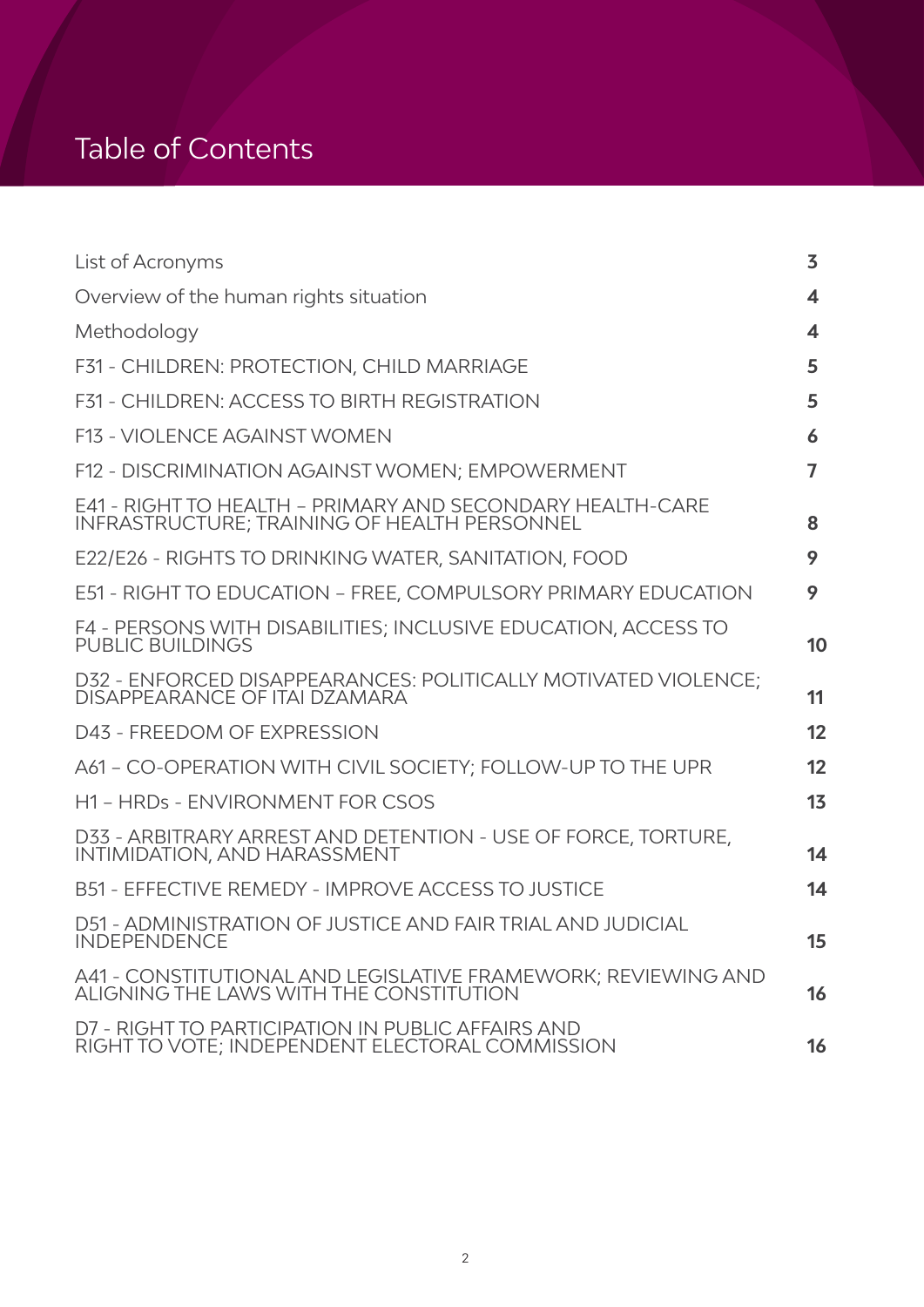## List of Acronyms

| <b>ACRWC</b>     | African Charter in the Rights and Welfare of the Child                     |
|------------------|----------------------------------------------------------------------------|
| <b>BEAM</b>      | <b>Basic Education Assistance Module</b>                                   |
| <b>BVR</b>       | <b>Biometric Voter Registration</b>                                        |
| CAT              | Convention against Torture                                                 |
| <b>CCZ</b>       | Constitutional Court of Zimbabwe                                           |
| <b>CEDAW</b>     | Convention on the Elimination of all Forms of Discrimination against Women |
| CSO <sub>s</sub> | <b>Civil Society Organisations</b>                                         |
| <b>GBV</b>       | Gender-based Violence                                                      |
| <b>GFPs</b>      | <b>Gender Focal Persons</b>                                                |
| GoZ              | Government of Zimbabwe                                                     |
| <b>HCP</b>       | <b>Harmful Cultural Practices</b>                                          |
| <b>HRBA</b>      | Human rights based approach                                                |
| <b>HRC</b>       | Human Rights Council                                                       |
| <b>HRDs</b>      | Human Rights Defenders                                                     |
| <b>IECMS</b>     | Integrated Electronic Case Management System                               |
| <b>VFUs</b>      | Victim-Friendly Units                                                      |
| LAD              | Legal Aid Directorate                                                      |
| <b>MDC</b>       | Movement for Democratic Change                                             |
| <b>MOPA</b>      | Maintenance of Peace and Order Act                                         |
| <b>MWAGCD</b>    | Ministry of Women Affairs, Gender, and Community Development               |
| <b>NA</b>        | <b>National Assembly</b>                                                   |
| <b>NGO</b>       | Non-Governmental Organisation                                              |
| <b>NPRC</b>      | National Peace and Reconciliation Commission                               |
| <b>PVO</b>       | Private Voluntary Organisations (Act)                                      |
| <b>PWDs</b>      | Persons with Disabilities                                                  |
| <b>SADC</b>      | Southern Africa Development Community                                      |
| <b>SGBV</b>      | Sexual and Gender-based Violence                                           |
| <b>SR</b>        | Special Rapporteur                                                         |
| <b>SRRHR</b>     | Sexual Rights and Reproductive Health Rights                               |
| UN               | <b>United Nations</b>                                                      |
| <b>UNCRC</b>     | Convention on the Rights of the Child                                      |
| <b>UNCRPD</b>    | Convention on the Rights of Persons with Disabilities                      |
| <b>UNHCR</b>     | United Nations High Commissioner for Refugees                              |
| <b>UPR</b>       | Universal Periodic Review                                                  |
| <b>VAW</b>       | Violence against Women                                                     |
| <b>WCOZ</b>      | Women's Coalition of Zimbabwe                                              |
| <b>WHO</b>       | <b>WHOWorld Health Organisation</b>                                        |
| <b>ZADHR</b>     | Zimbabwe Association of Doctors for Human Rights                           |
| <b>ZEC</b>       | Zimbabwe Electoral Commission                                              |
| <b>ZGC</b>       | Zimbabwe Gender Commission                                                 |
| <b>ZHRC</b>      | Zimbabwe Human Rights Commission                                           |
| <b>ZLHR</b>      | Zimbabwe Lawyers for Human Rights                                          |
| ZNA              | Zimbabwe National Army                                                     |
| <b>ZRP</b>       | Zimbabwe Republic Police                                                   |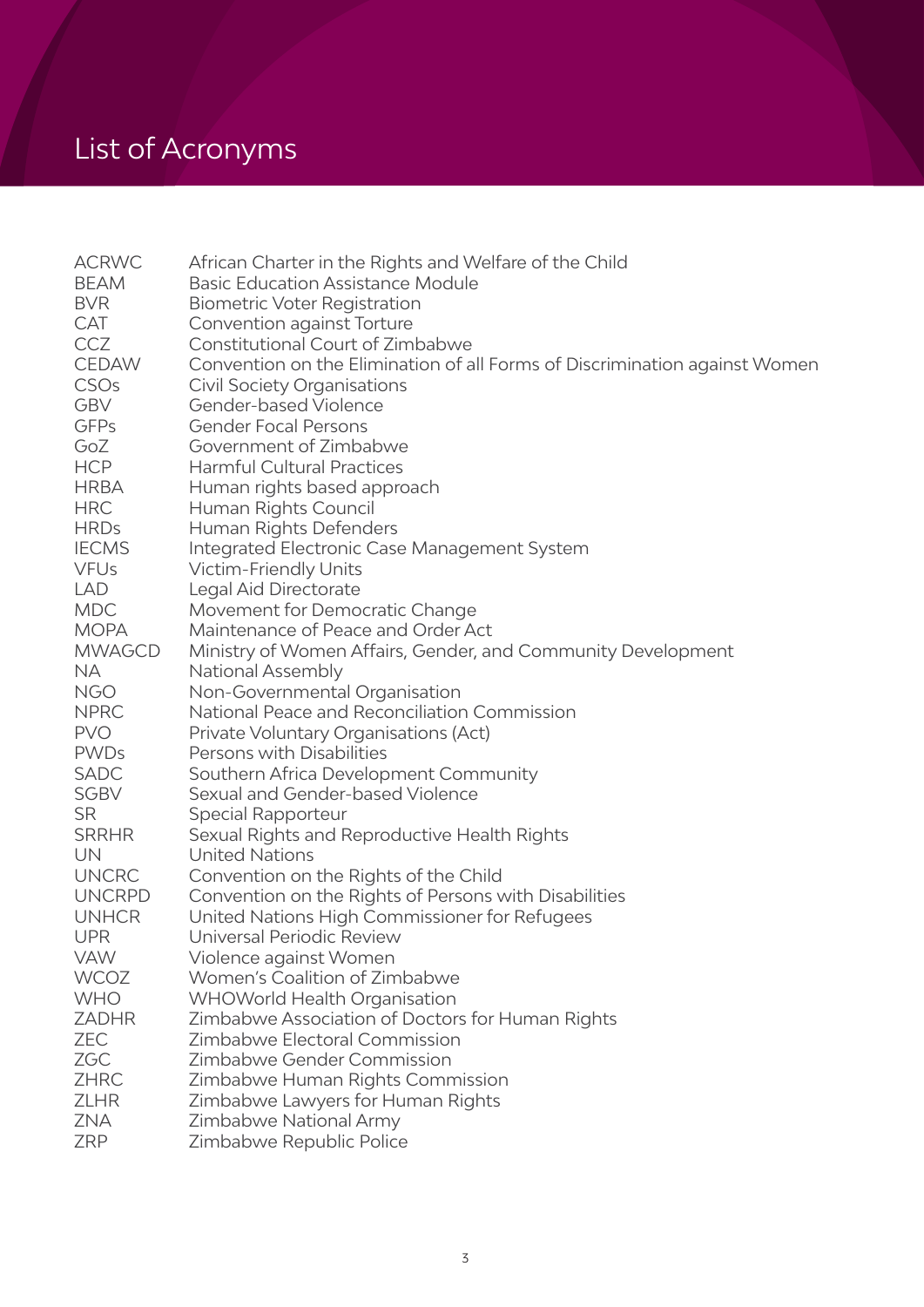#### **Overview of the human rights situation**

- 1. Despite the progress made in implementing some recommendations from the  $2<sup>nd</sup>$  Cycle highlighted below, there were many human rights issues of concern during the period underreview.
- 2. The political transition of November 2017 saw military intervention in national politics leading to the constructive resignation of former President Robert Mugabe. This development has altered the governance architecture of the country leading to militarisation of governmental functions.
- 3. General elections were held on 30 July 2018, which were generally peaceful, but independent observer missions issued hundreds of recommendations for electoral reform, many of which remain outstanding as the country heads for its next elections in 2023. During public protests demanding election results on 1 August 2018, security agents used excessive force resulting in the death of six people from shootings, and several injured. The recommendations of a Commission of Inquiry established to look into the violence remain unimplemented.
- 4. Economic challenges led to protests in January 2019 to oppose a fuel-pricing policy that had ripple effects on the cost of living. Security agents, especially the army and police, responded with disproportionate force, dragnet arrests and summarytrials.
- 5. In February 2020, Zimbabwe adopted lockdown measures to contain the spread of coronavirus (COVID-19). The selective partisan and violent enforcement of measures, and conditions imposed on the exercise of rights and freedoms, unduly limited enjoyment of human rights.
- 6. Civic space continues to shrink at an alarming rate. Proposed new laws such as amendments to the PVO Act and Criminal Law (Codification and Reform) Act (Criminal Code), and the "Patriotic Bill", will undermine the work of human rights defenders and NGOs, especiallythose working on governance issues.
- 7. Since 2017, the government has pushed through parliament two Bills introducing several amendments to the Constitution. The amendments have a devastating impact on separation of powers, increasing executive control over appointments within the judiciary and of the Prosecutor-General. The amendments also undermine the oversight role of parliaments overactions ofthe executive.

#### **Methodology**

This Report on selected recommendations was developed through a series of consultative meetings by CSOs that have, since 2016, been monitoring implementation of supported recommendations. The information was provided and compiled by the CSOs operating in Zimbabwe with diverse programmatic mandates, and the Report reflects these areas of expertise. Much of it is personal information known to them and generated in the course of their work. The above listed CSOs thereafter validated the Report as submitted. UN Women provided technical and financial support to these CSOs throughout the process of drafting this report.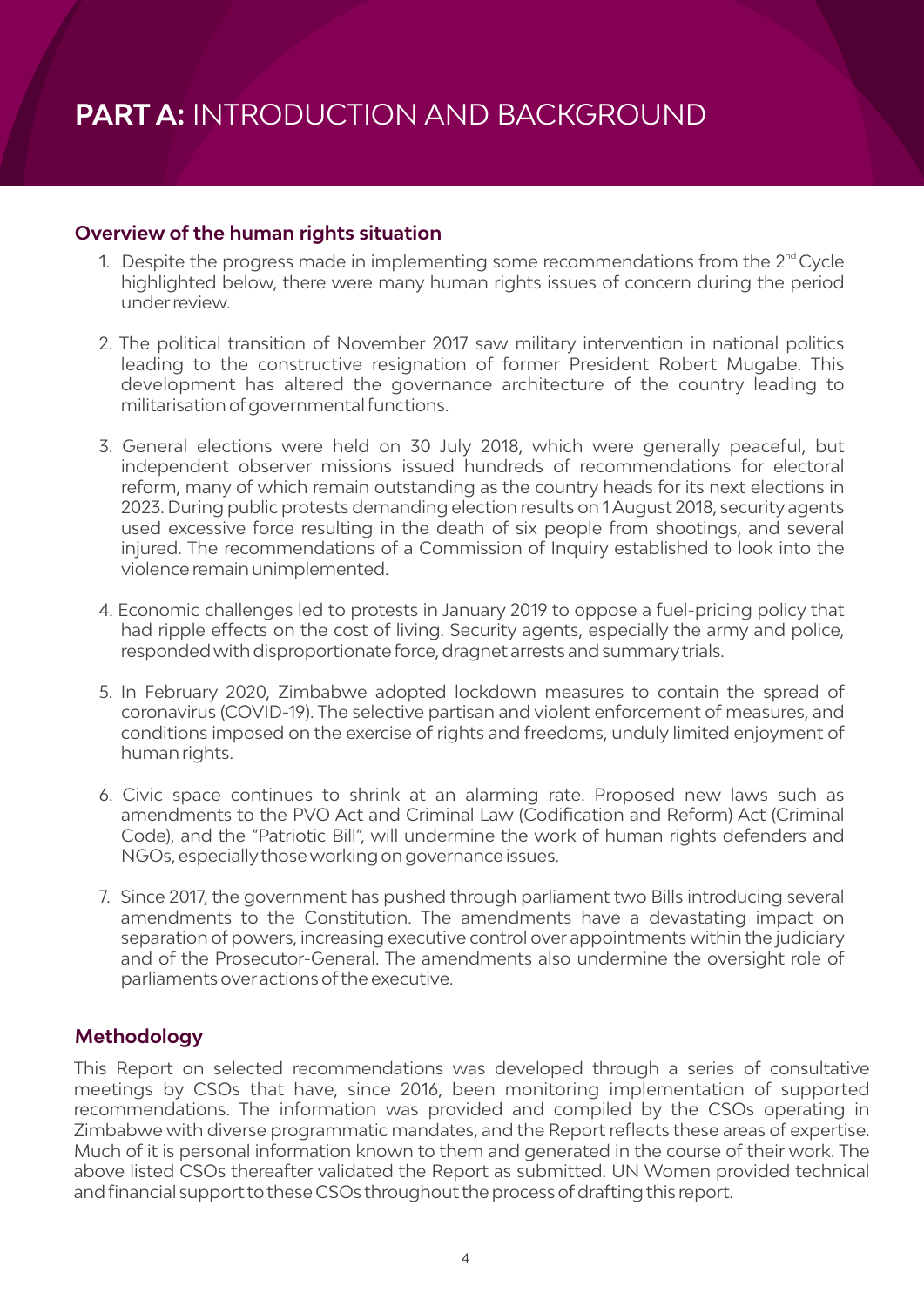#### **F31 - CHILDREN: PROTECTION, CHILD MARRIAGE<sup>1</sup>**

#### **Partially implemented:**

- 8. Buoyed by the Constitutional Court judgment in the *Mudzuru* case (2016),² the GoZ is in the process of adopting legislative measures to amend the Marriages Act to outlaw marriage to any person under the age of 18 years. On the policy front, a National Action Plan to End Child Marriage was launched in May in 2021.<sup>3</sup>
- 9. Child marriage prevalence in the countryremains worrying. The Multiple IndicatorCluster Survey of 2019 found that about 1 in 3 (34%) of women age 20-24 were first married or in union before age 18. The urban-rural dynamic is two in five women age 20-24 got married before age 18 in rural areas compared to one in five urban areas.
- 10. Although the Constitution now prohibits child marriages there is no law penalising adults who enter into marriages with children. As a result, the country is far behind in achieving the global target ofending child marriages by2030.

#### **11.Recommendations:**

- a. Expedite the implementation ofthe National Action Plan on Ending Child Marriages.
- b. Adopt legislative measures to ensure criminalisation, through the new Marriages Act and the Criminal Code, of the practice of child marriages, as a harmful cultural/traditional/religious practice.
- c. Provide livelihoods interventions for children in the situation of child marriages in accordance with the SADC Model Lawon Child Marriages.

#### **F31 - CHILDREN: ACCESS TO BIRTH REGISTRATION<sup>4</sup>**

- 12. There has been very little progress since 2016, with isolated efforts to improve access in urban areas and through mobile registration systems, but these efforts are inadequate. There are no efforts to reach a comprehensive solution to this permanent problem especially due to politicisation of documentation in the country.
- 13. In 2019, during the High-Level Segment in Geneva organised by the UNHCR under the Global Action Plan to End Statelessness, the GoZ made the pledge to "by 2024, simplify and improve access to birth registration procedures, including issuance of birth certificates to descendants of former migrant workers and failed asylum seekers to ensure universal birth registration".
- 14. Domestically, in 2019, the ZHRC conducted a National Inquiry on Access to Documentation and found that access to documentation including birth registration is limited.
- 15. Furtherchallenges include physical access to registration centres, the cost ofregistration,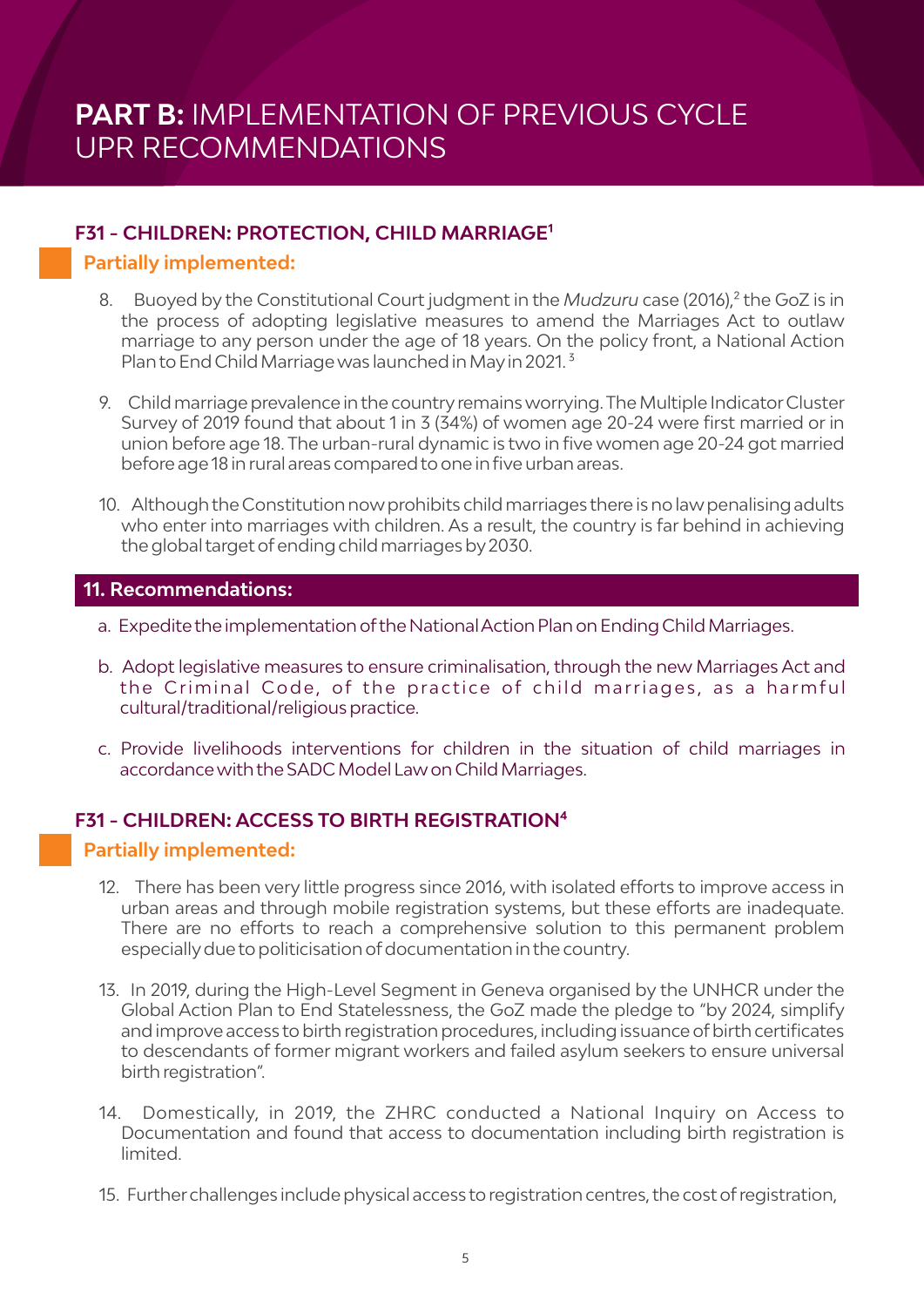cumbersome registration requirements, and inefficiency of the registration offices, among others.

#### **11.Recommendations:**

- a. Fulfil its UNHCR pledge and take measures to achieve universal birth registration in the countryby2024.
- b. Establish registration centres at every district hospital.
- c. Consider scrapping all administrative and operational impediments including fees for birth registration and search fees, which is out of reach for most rural dwellers and refugees.
- d. Align the Citizenship Act, the Births and Deaths Registration Act and the Immigration Act to the Constitution to deal with birth registration and documentation issues.
- e. Ratify the 1961 Convention on the Reduction of Statelessness and domesticate its provisions through nationality/citizenship laws so as to ensure that every child enjoys the right to acquire a nationality.

#### **F13 - VIOLENCE AGAINST WOMEN<sup>5</sup>**

- 17. Given that GBV prevalence in Zimbabwe is at 35%, with 14% of women aged 15-49 having reported sexual violence and 25% reporting physical violence since the age 15,<sup>6</sup> the GoZ is commended forits efforts to put in place legislative measures to deal with VAW.
- 18. Key legislation includes the Domestic Violence Act establishing the Anti-Domestic Violence Council; Trafficking in Persons Act and the Criminal Code. The Code is being amended to provide for minimum mandatory sentencing for rape and sexual offences ranging between five (5) and 20 years.
- 19. Also commendable is the policy and institutional framework to address GBV. These include: National Programme on Gender-Based Violence, Prevention and Response (2016–2020); and National Action Plan against Trafficking in Persons (2019 – 2021), which seeks to operationalise the Trafficking in Persons Act [Chapter 9:25]; The Victim Friendly system, which includes courts, police and probationers, and a Case Management System fora coordinated approach to ending VAW.
- 20. GBV prevalence has worsened with the introduction of COVID-19 lockdown measures. A 2020 Report documented that Intimate Partner Violence increased proportionally during lockdown with 71.1% of GBV cases reported with poor women, women in rural areas and women and girls with disabilities being most affected.
- 21. Musasa Project national GBV Hotline recorded 6,200 GBV calls from the beginning ofthe lockdown on 30 March 2020 until 27 November 2020 with an overall average increase of over 60 percent compared to the pre-lockdown trends (OCHA, 2020).
- 22. In politics, the outcome of the National Assembly elections recorded only 12% females made it outside the 60 reserved quota seats forwomen. This is a regression from the 14%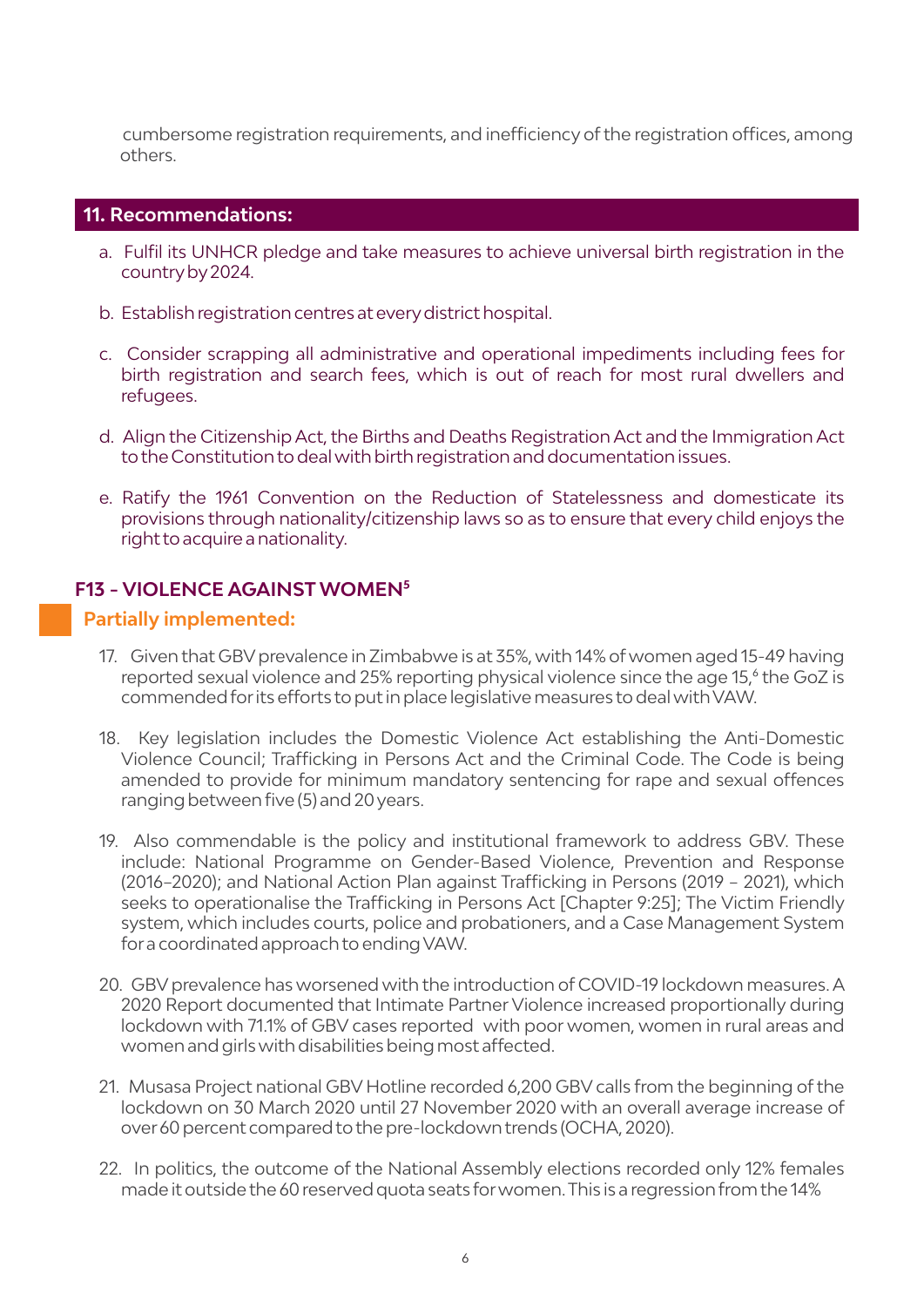won in 2013. In Local government 15 % of women won seats. Although for the first-time women competed for the Presidential position they constituted 17% of the candidates and faced a lot of hate speech.

#### **23.Recommendations:**

- a. GoZ should coordinate intervention to ensure programming is extended to Sexual and Reproductive Health Rights (SRHR); Sexual Gender-Based Violence (SGBV), and Harmful Cultural Practices (HCP).
- b. Amend the legal framework to ensure that it recognises other forms of violence such as verbal, economic, psychological, and emotional abuse.
- c. Designate all GBV services (including shelters, VFUs and helplines) as essential workers at all times during the lockdown.
- d. Simplifyprocedures forwomen to obtain protection orders against perpetrators ofGBV.
- e. Adopt measures that address the negative attitude of men towards participation of women in politics.

#### **F12 - DISCRIMINATION AGAINST WOMEN; EMPOWERMENT⁸**

- 24. Based on section 56 ofthe Constitution on gender equality, the GoZ has made significant strides in promoting genderequalityand women's economic empowerment and financial inclusion over the period under review. There is vibrant gender machinery due to the diversityofits members including the MinistryofWomen Affairs, Gender, and Community Development; Gender Focal Persons; women's groups; the Zimbabwe Gender Commission (ZGC); the National Gender Policy; and other institutions and structures promoting gender equality. Legislative efforts on extending to 2028 the current constitutional quota of 60 parliamentary seats reserved for women is noted. However, what is required is implementing section 17 of the Constitution to achieve 50% representation in the 210 direct election parliamentary seats. Women representation in elected and appointed offices currently stands as follows: Cabinet members 22.7%; National Assembly 31%, Local Government Councillors 13,3%, Diplomats 25,6%, and Judiciary39%.
- 25. In elections, out of the 47 political parties that fielded candidates in the National Assemblyin 2018, only27 fielded at least one-woman candidate. Approximately15 percent (243) of 1652 candidates contesting in the National Assemblywere female and 146 women out of 290 candidates were contesting for Senate.
- 26. In education, while nearly 78% of pupils complete primary school, transition to secondary school remains a challenge for girls, who are often targeted with early marriage or pregnancyat a prevalence of48%.
- 27. Girls also drop out of school for lack of menstrual health resources, even though the Education Act guarantees their provision.<sup>9</sup>
- 28. As for empowerment, there is a Women's Bank in Zimbabwe. It was opened in 2018, with only27% ofwomen having access to formal banking products and accounting foronly10%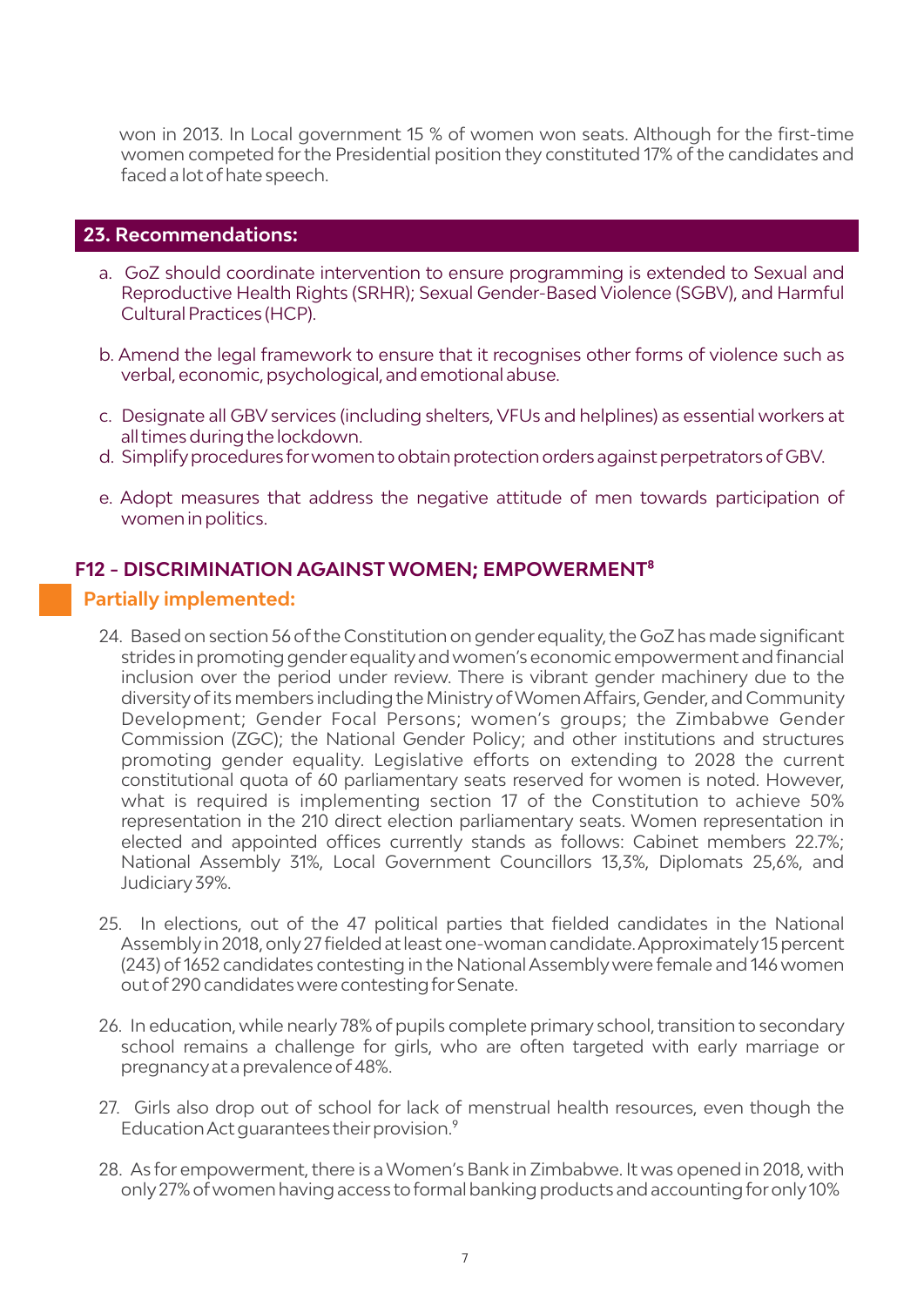of total bank loans (UN, 2018). As at November 2018, the Bank issued 149 loans valued at a cumulative \$1 million USD.

#### **29.Recommendations:**

- a. GoZ to facilitate coordination of the national gender mechanism by availing sufficient funding with the view to developing and implementing gender equality programmes in all keysectors of society.
- b. Accelerate efforts to domesticate core treaties on women's rights.
- c. Implement constitutional provisions requiring 50% gender representation in executive elective and appointed positions.

#### **E41 - RIGHT TO HEALTH – PRIMARY AND SECONDARY HEALTH-CARE INFRASTRUCTURE: TRAINING OF HEALTH PERSONNEL<sup>10</sup>**

#### **Partially implemented:**

- 30. The COVID-19 pandemic has prompted upgrades of some rundown facilities to caterfor infected patients, establishment of new sites, procurement of PPE, test kits and vaccines among other interventions. Vaccines were readily available free of charge until May 2021 but are now scarce. As at 30 June 2021, there have been 48,533 confirmed cases of COVID-19 with 1,761 deaths, reported to WHO and as of 28 June 2021, 1,146,378 vaccine doses had been administered.<sup>11</sup>
- 31. However, health sector financing has dropped significantly from an average of US\$745 million overthe period 2016 – 2018, to below US\$500 million in 2020. The latest 2020 health budget fell short of the 15% Abuja Declaration Target though there was a slight improvement from 7% in 2019 to 10% in 2020.<sup>12</sup>
- 32. The welfare of health workers, incidents of reprisals from GoZ, remains a concern, as shown byfrequent strikes.

#### **33.Recommendations:**

- a. Continue to strengthen the public health system by improving institutions (governance), enhancing human resource capacity (especially community-based health workers), and addressing infrastructure deficits.
- b. To improve the welfare of health workers to avert crippling strikes.
- c. Adopt a HRBA to public/national budgeting processes to ensure funds support specific human rights-related services.
- d. Expand specialist services to district hospitals throughout the country.
- e. Invite the SR on the Right to Health.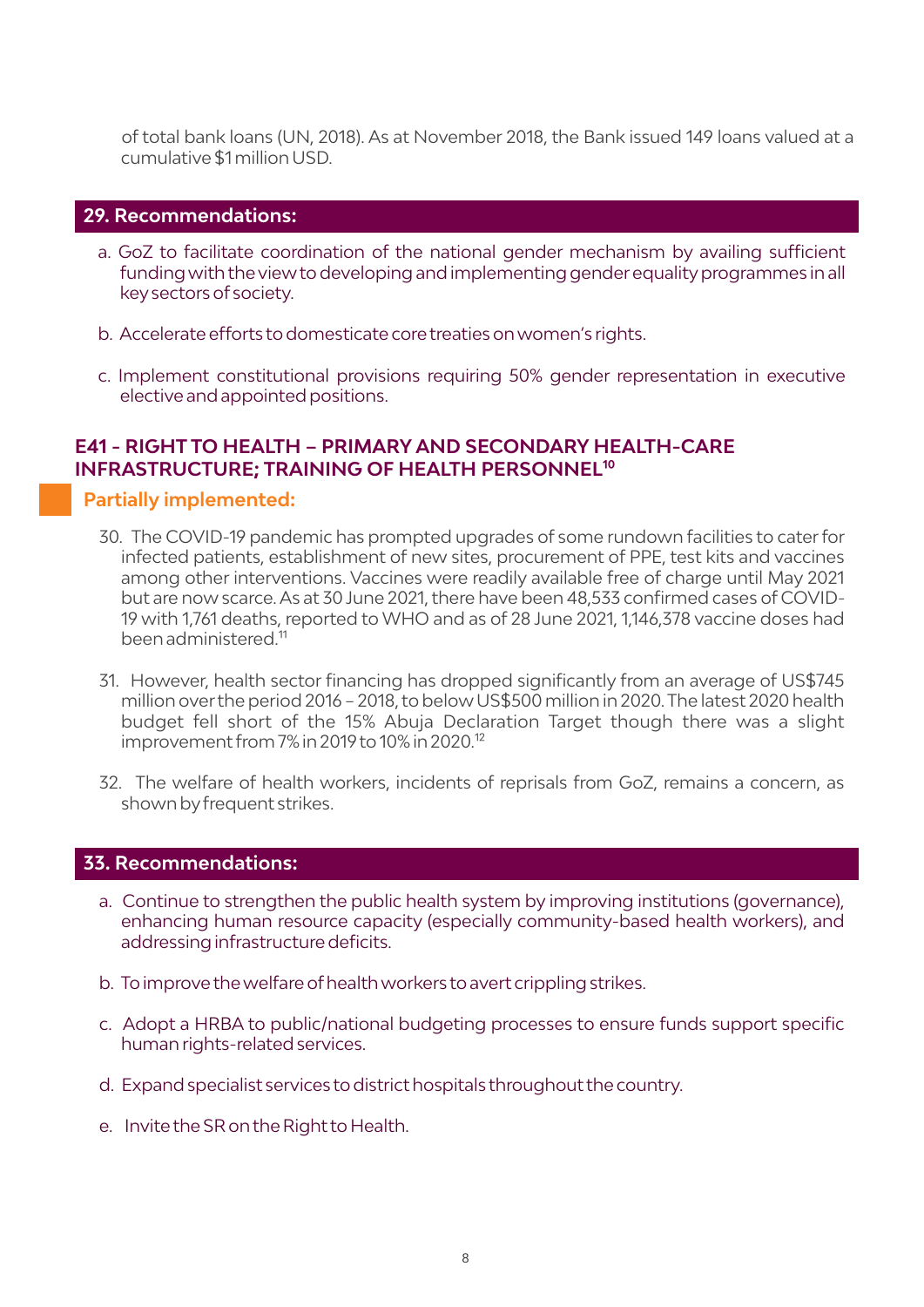#### **E22/E26 - RIGHTS TO DRINKING WATER, SANITATION, FOOD<sup>13</sup>**

#### **Partially implemented:**

- 34. Water augmentation projects are ongoing, including revamping of water reticulation systems for some urban areas such as Morton Jaffray water plant in Harare in 2019. Resources have been allocated to the construction of water reservoirs such as dams in different parts ofthe countryincluding Kunzvi-Musami dam and Gwayi-Shangani dam.
- 35. However, freshwater scarcity in urban and rural communities has remained acute, leading to conflicts and violence at urban water points especially targeting women, girls, people with disabilities and the elderly. Construction on wetlands remains endemic threatening natural sources of clean water.
- 36. The Auditor General's Report covering 2013-2017 has recorded that there is widespread contamination ofwater sources; sewage leaks into boreholes, thus undermining all efforts of access to clean drinking water.
- 37. Concerning food security, the Special Rapporteur on Food who visited Zimbabwe in November 2019 found that despite the constitutional protection of the right to food and an arrayoflaws and policies, "man-made starvation is slowlymaking its way in the country, with more than 60 per cent of the population now considered to be food-insecure owing to extreme poverty, high inflation and poor agricultural productivity, among other causes".<sup>14</sup>
- 38. The ZHRC has, through inspection, found that food aid distribution in the country is often politicised especially in the rural areas where most vulnerable people live.<sup>15</sup>

#### **39.Recommendations:**

- a. Adopt a HRBA to budgeting and allocate sufficient funding for provision of potable water forall in urban and rural areas.
- b. Implement all recommendations of the Special Rapporteur on the Right to Food given afterhervisit to Zimbabwe in 2019.
- c. Invite SR on the Right to Drinking Waterand Sanitation.

#### **E51 - RIGHT TO EDUCATION – FREE, COMPULSORY PRIMARY EDUCATION<sup>16</sup>**

- 40. Section 64 ofthe Education Act (amended in 2020) nowprovides forfree and compulsory primary education. The law further provides forfree sanitary ware for girls to keep them in school and outlaws corporal punishment in schools.
- 41. However, no policy measures are in place to implement free and compulsory primary education in the true sense. The BEAM programme was introduced in 2001 to assist the vulnerable, but manypupils remain unsupported due to limited resources (currently 1.5 out of 4.5 million eligible children receive assistance) through poorfunding and administration models.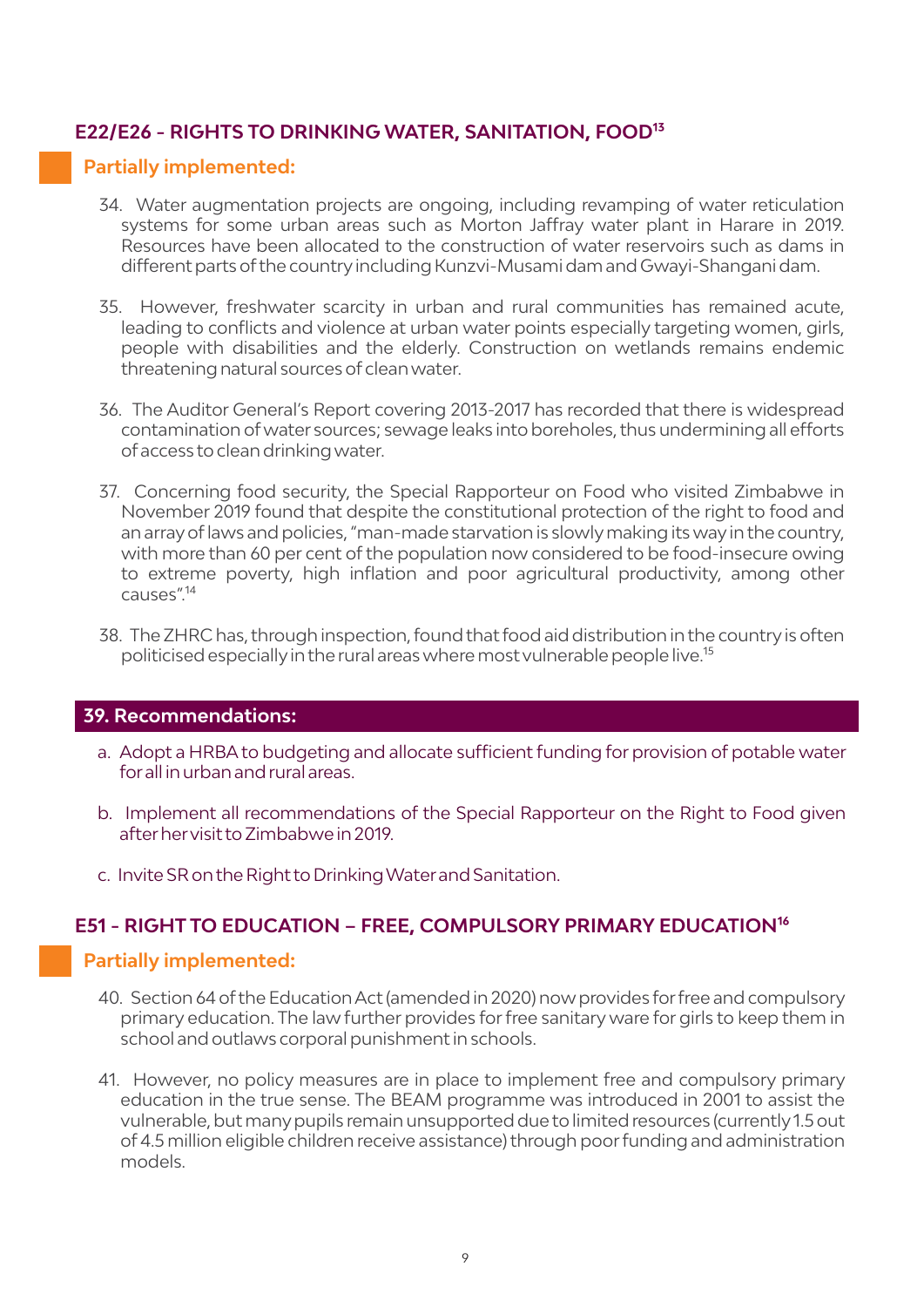- 42. COVID-19 has exacerbated the situation by introducing e-learning as a new mode of learning, which is only accessible to few children from privileged family backgrounds. Children in rural low-income schools, especially rural schools, have no access to e-learning at all due to poverty and lack of funding of e-learning infrastructure (broadband and gadgets).
- 43. COVID-19 has induced high school dropout rates in vulnerable communities who cannot afford school fees and lack adapted learning amenities.
- 44. A non-performing economy has induced labour action such as stay-aways by teaching professionals claiming incapacitation to provide services, thus undermining the quality of education.

#### **45.Recommendations:**

- a. Take measures to implement genuine and comprehensive free and compulsory primary education.
- b. Seek international assistance to provide infrastructure that supports learning during COVID-19 pandemic especiallyforrural schools.
- c. Adopt measures for sustainable funding to improve teachers' working conditions to stop brain drain and retain critical skills.

#### **F4 - PERSONS WITH DISABILITIES; INCLUSIVE EDUCATION, ACCESS TO PUBLIC BUILDINGS<sup>17</sup>**

#### **Partially implemented:**

- 46. The GoZ is drafting a lawto domesticate the UNCRPD but it is not yet public. The newlaw will repeal the Disabled Persons Act and similarly outdated legislation, which has become obsolete in the disabilityrights discourse.
- 47. On 9 June 2021, GoZ launched the National Disability Policy, developed with support from various stakeholders including the UN, seeking to address the marginalization and discrimination of PWDs, to empowerthem to improve their own quality of life and enable them to contribute towards the national development agenda.
- 48. On inclusive education, the new section 68B of the Education Act mandates every registered school to provide infrastructure suitable foruse bypupils with disabilities.
- 49. However, there is no plan in place with timelines within which the infrastructure should be availed forpupils with disabilityto access education in equalitywith others.
- 50. Access to public buildings by PWDs remains constrained as the policy on access only covers persons with physical mobility challenges. Those with other impairments, such as visual, are unable to access public buildings without assistance. This is contrary to the concept ofindependent living and inclusion as provided in the UNCRPD.

#### **51.Recommendations:**

a. Expedite the enactment of the law domesticating the UNCRPD in consultation with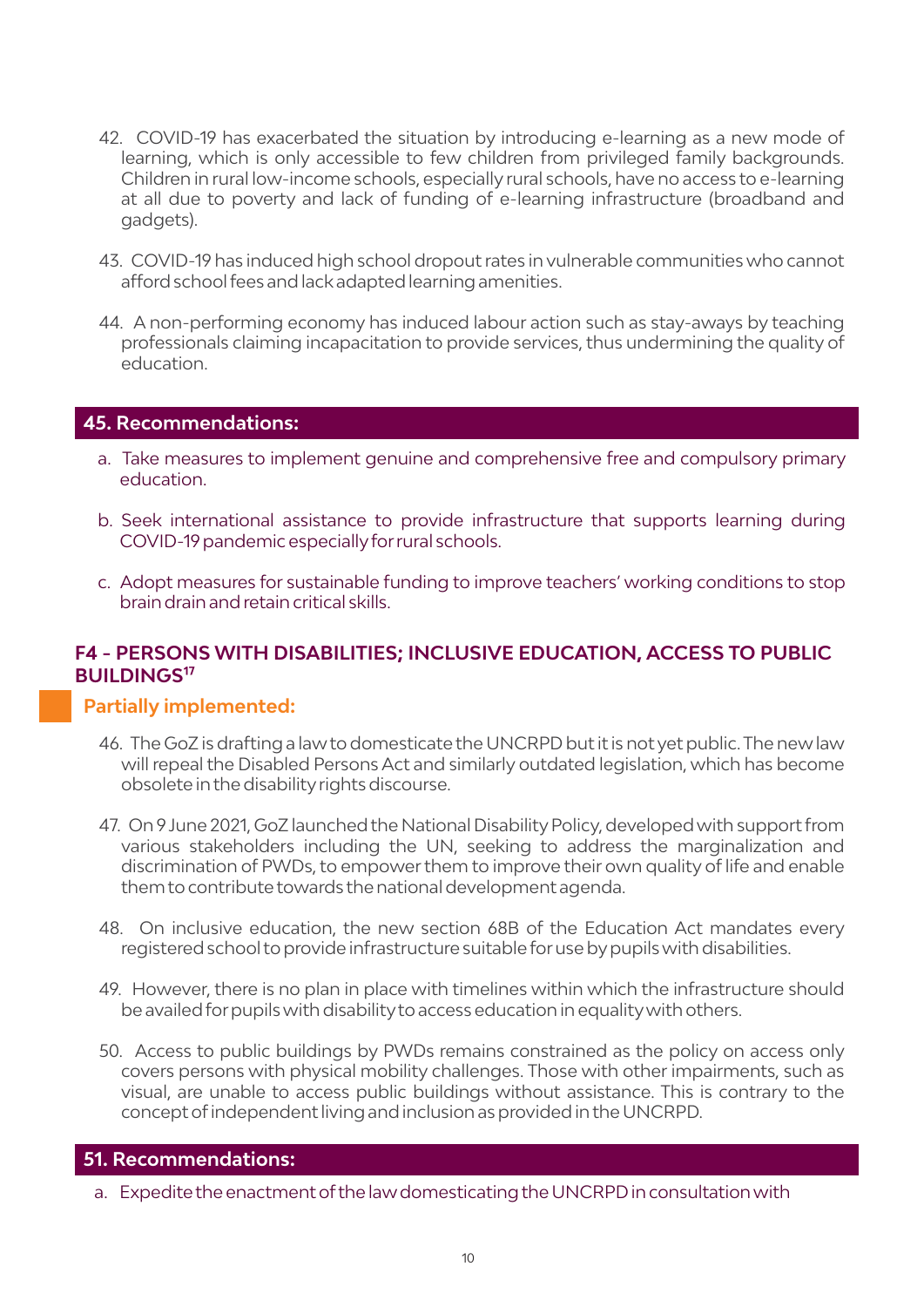PWDs, and their organisations.

- b. Take clear steps to ensure progressive realisation of school infrastructure that supports genuine inclusive education in all schools, especiallyrural public schools.
- c. Make information available in appropriate format to PWDs especially regarding measures to prevent the spread ofthe COVID-19 virus and its mutations.
- d. Adopt a national action plan to implement the National Disability Policy.

#### **D32 - ENFORCED DISAPPEARANCES: POLITICALLY MOTIVATED VIOLENCE; DISAPPEARANCE OF ITAI DZAMARA<sup>18</sup>**

#### **No implementation:**

- 52. A 2015 High Court orderinstructing the state to investigate the disappearance of activist Itai Dzamara has not been complied with. The police gave empty fortnightly updates for a numberofyears but no substantive investigations were conducted.
- 53. Instead, cases of abductions are now rampant. In August 2019, a social commentator and comedian, Samantha Kureya was abducted, beaten, and forced to drink sewage after unknown persons picked her up from her home and accused her of undermining the government with her satirical skits. No investigation was conducted.
- 54. Other activists such as Tawanda Muchehiwa and Tatenda Mombeyarara have also been victims of abductions and torture.
- 55. MDC activists, Joanna Mamombe, Netsai Marova, and Cecilia Chimbiri were abducted and tortured, including bysexual assault, in May2020.
- 56. No investigations have been made in all cases hence the perpetrators have not been brought to justice.
- 57. While a lawon accountabilityof securityforces is underway, it has not been passed.
- 58. The GoZ has not demonstrated political will to investigate politically motivated violence. It has customarily extended clemency orders for perpetrators of politically motivated violence shielding them from arrest and prosecution.

#### **59.Recommendations:**

.

- a. Investigate and prosecute those responsible for the abduction of Itai Dzamara.
- b. Investigate incidents of the abduction of other activists, including Joana Mamombe, Netsai Marova, Netsai Chimbiri, Samantha Kureva, Tatenda Mombeyarara and Tawanda Muchehiwa.
- c. Adopt a law on the rights of HRDs in accordance with the UN Declaration on the Rights of HRDs.
- d. Enact the Independent Complaints Mechanism Bill to hold the security sector accountable.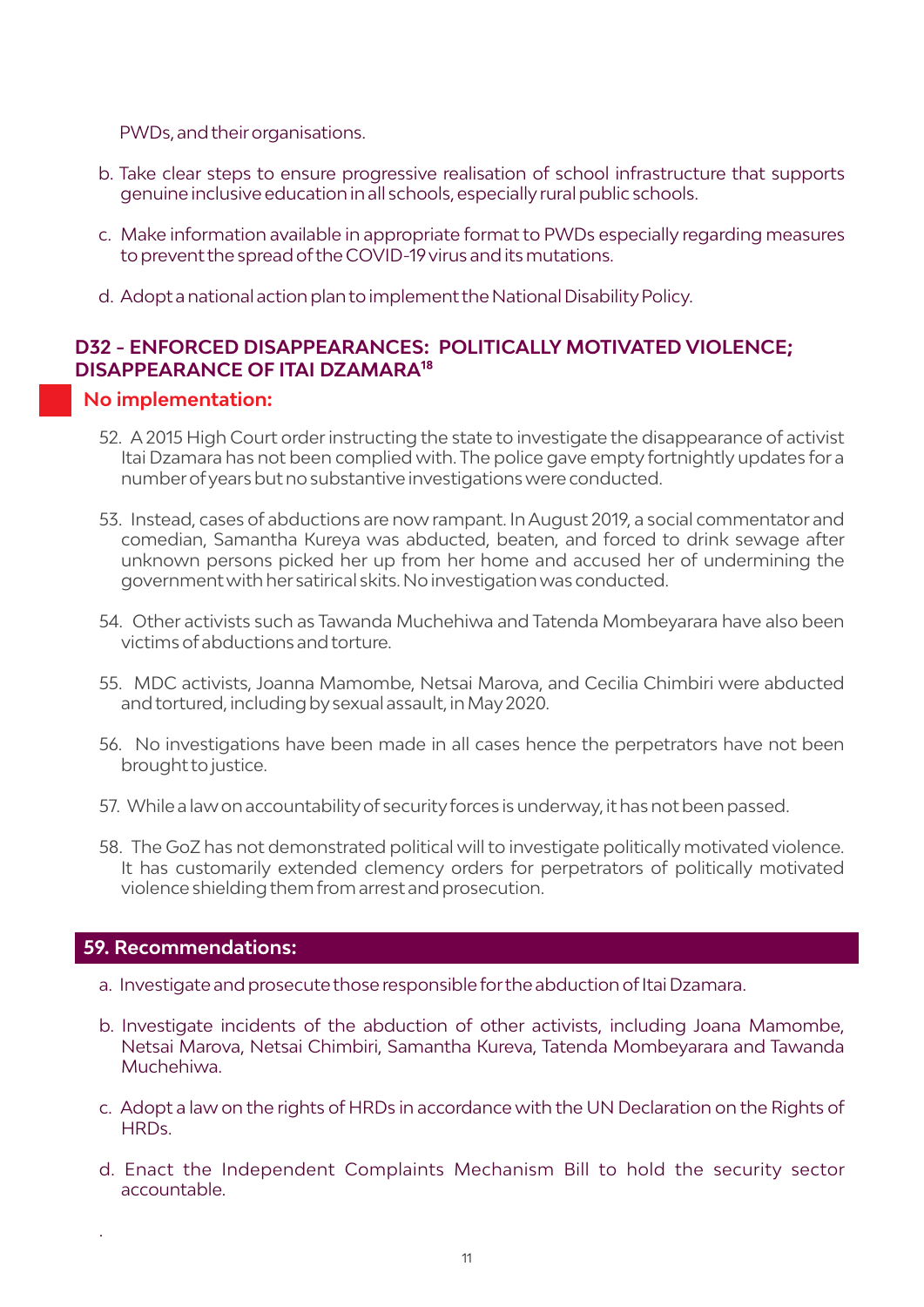#### D43 - FREEDOM OF EXPRESSION<sup>20</sup>

#### **Partially implemented:**

- 60. While the GoZ repealed Public Order and Security Act in 2019, the new law, Maintenance of Peace and Order Act (MOPA), is just as restrictive. The only notable difference is the removal of section 27 (ban on protests in particular areas for particular periods), a provision declared unconstitutional by the court. The new law remains a key tool for restricting freedom of association, assembly, and expression.
- 61. Two bills, the Zimbabwe Media Commission Bill and the Protection of Personal Information Bill, have been developed to replace Access to Information and Protection of PrivacyAct, but are yet to be enacted.
- 62. Respect for freedom of expression has worsened since the last review. In January 2019, the GoZ shutdown the internet to suppress public protests aimed at opposing retrogressive policies. Journalists such as Hopewell Chin'ono are being followed and persecuted forexposing bad governance and corruption in government.
- 63. Much as there is some sense offreedom of expression on social media platforms, there is still crackdown on particular activists: MDC officials Fadzai Mahere and Job Sikhala and journalist Hopewell Chin'ono were charged with making false statements prejudicial to the State foronline posts.
- 64. GoZ is activelyseeking to criminalize the unauthorised communication byprivate citizens with foreign governments adding vile provisions to the Criminal Code.

#### **65.Recommendations:**

- a. Take measures to repeal MOPAand align it to constitutional rights to freedoms of assembly, association and expression.
- b. Desist from targeting dissenting voices on social media platforms thus criminalising freedom of expression.

#### **A61 – CO-OPERATION WITH CIVIL SOCIETY; FOLLOW-UP TO THE UPR<sup>21</sup>**

#### **Partially implemented:**

- 66. Some UPR-related meetings were held between civil society stakeholders and GoZ. However, the meetings were to tick the boxes and "approve" government action and content of its reports, not truly consultative. Thus, CSOs have made these submissions to ensure comprehensive coverage ofthe human rights situation in the country.
- 67. Consequently, the cooperation between the GoZ and CSOs is illusory.

#### **68.Recommendations:**

a. Take measures to facilitate genuine engagement with CSOS in all pre and post-preparatory meetings forUPR processes.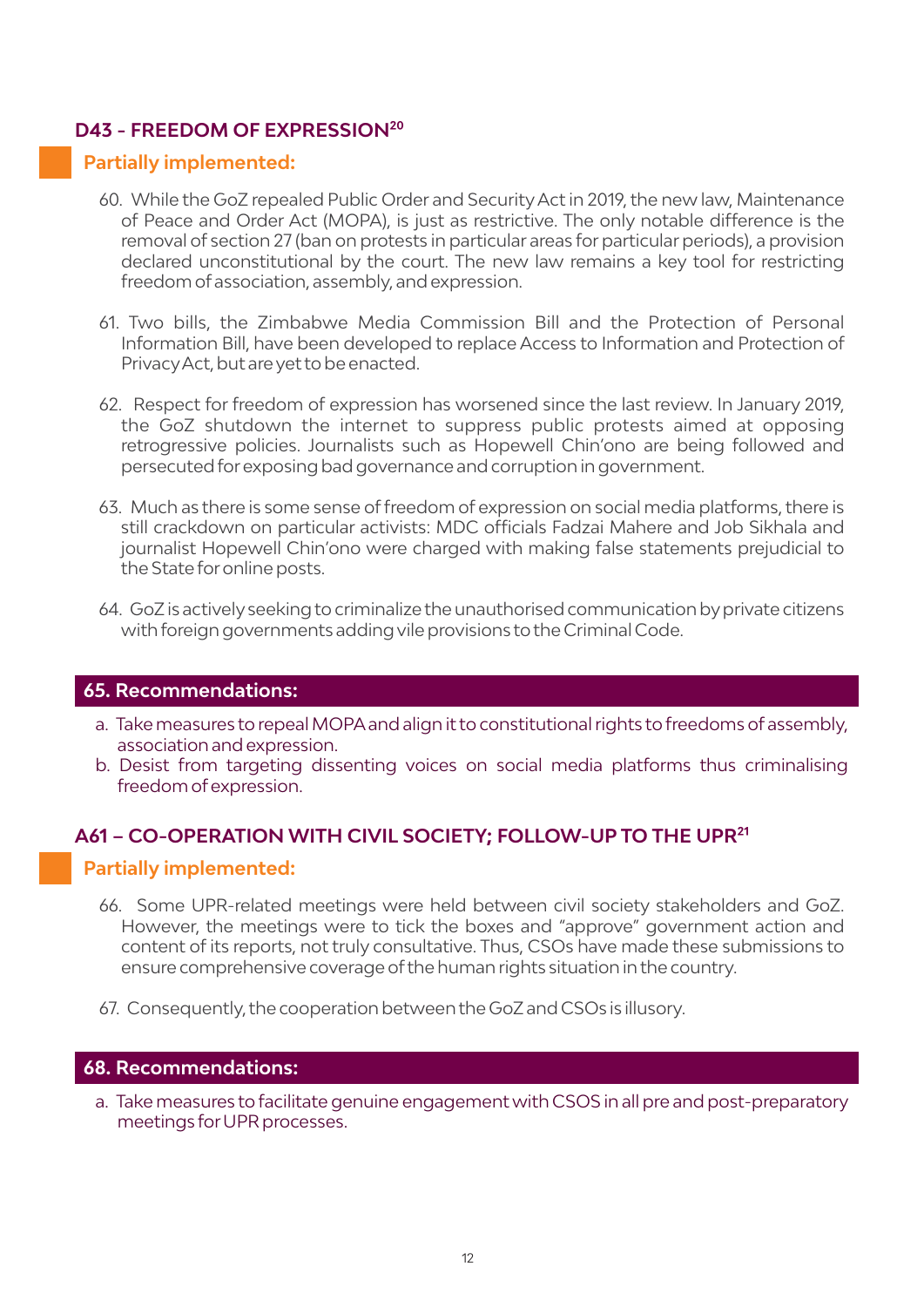#### **H1 – HRDs - ENVIRONMENT FOR CSOS²²**

#### **Not implemented:**

- 69. The GoZ is shrinking civic space by cranking up over-regulation ofthe sectorthrough the use of the PVO Act, which is not suitable to regulate different kinds of CSOs registered underdifferent legal regimes.
- 70. PVOs lack representation on the PVO Board created by the PVO Act to oversee the work of PVOs operating in the country. This law fails to open up civic space, as it does not recognise self-regulation in the sector.
- 71. Registration as a PVO in terms of the PVO Act is liberal on paper but cumbersome in practice. It takes the PVO Board years to determine an application for registration. Such delays keep out potential CSOs, which could complement government efforts in implementing some UPR recommendations.
- 72. CSOs are being compelled to submit memorandum of understanding and work plans to provincial administrators, who are thus trying to realign CSO programming away from governance issues and controlling CSOs activities. There are no cases of constructive deregistration through manipulation of programmatic focus.
- 73. Further, the latest proposed legislation including amendments to the PVO Act/ Criminal Law code and a law on patriotism are major issues of concern.<sup>23</sup>The GoZ desires to amend the PVO Act to tighten the regulation framework under the pretext of implementing recommendation 8 of the Financial Action Task Force, yet the recommendation acknowledges the need for governments to desist from adopting disproportionate measures thus interfering with genuine charitable work.<sup>24</sup>
- 74. The proposed law on patriotism further targets civic space through criminalisation, any utterances deemed to be a negative portrayal of the image of the state. During the submission of the motion in parliament in March 2020, supporters of the motion singled out opposing politicians and CSOs as the targets ofthe law.

#### **75.Recommendations:**

- a. Adopt before next review, a law that specifically protects the rights and freedoms of HRDs and CSOs;
- b. Invite the Special Rapporteur on the Situation of Human Rights Defenders to visit and assess the situation and give pointed recommendations on creating a safe and enabling civic space;<sup>25</sup>
- c. Amend the PVO Act to empower the regulator to be independent, effective and representative ofthe PVOs operating in the country.
- d. Abandon and discourage the enactment of a law on patriotism<sup>26</sup> as existing laws are adequate to preserve the integrity of the state and promote its foreign and international image.
- e. Recognise and implement self-regulation ofCSOs following a consultative process.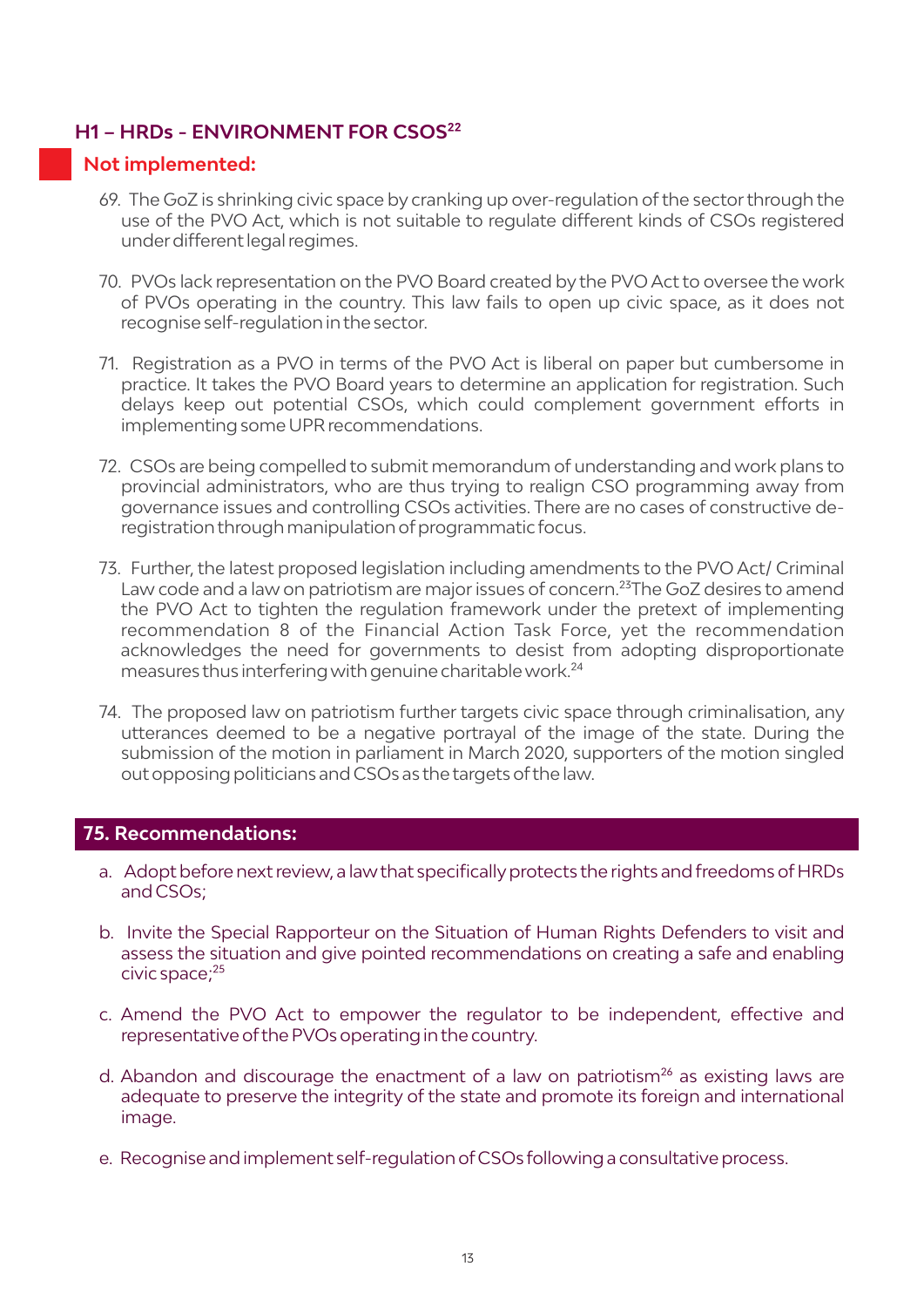#### **D33 - ARBITRARY ARREST AND DETENTION - USE OF FORCE, TORTURE, INTIMIDATION, AND HARASSMENT<sup>27</sup>**

#### **Not implemented:**

- 76. The GoZ continues to struggle with exercising governmental powerwithin the bounds of rule of law. It uses arbitrary arrests and prosecution as a weapon to silence or intimidate HRDs. In 2020 alone, the arbitrary arrest and lengthy pre-trial detention of persons who openly opposed oppressive methods of governance such as Hopewell Chin'ono, Jacob Ngarivhume, Godfrey Kurauone, Job Sikhala, Fadzai Mahere, and students including Takudzwa Ngadziore, Tawanda Mucheyiwa and Allan Moyo highlight the continued groundless prosecution.
- 77. The fact that prosecution of these otherwise simple charges remain pending shows that their arrests and prosecution have been used as a weapon to silence and harass dissenting voices with no intention to genuinely prosecute.<sup>28</sup>
- 78. To assist targeted persons, in 2018 alone, the ZLHR handled 541 cases, 122 of which were to assist HRDs arrested for challenging the state, with 419 being filed in public interest. A further 273 constitutional/strategic litigation cases were filed to enforce the Constitution while 146 cases dealt with challenging impunity.<sup>29</sup>

#### **79.Recommendations:**

- a. The GoZ should ratify the CAT and the Optional Protocol to the ICCPR;<sup>30</sup>
- b. Meanwhile, amend the Criminal Code to provide for the crime of torture based on the absolute prohibition of torture in terms of section 86(3) of the Constitution and international law;
- c. Cease groundless arrest and prosecution of people as a way to persecute opposing voices.

#### **B51 - EFFECTIVE REMEDY - IMPROVE ACCESS TO JUSTICE<sup>31</sup>**

- 80. The GoZ is commended for taking steps to decentralise courts from urban centres to different areas. There are two more High Courts, one in Masvingo (2016) and another in Mutare (2018). More Magistrates' courts have been established and set up across the countryto enhance physical access to courts.
- 81. The Legal Aid Dircectorate (LAD), a key indicator of access to justice, is operational in Harare, Bulawayo, Masvingo, and Mutare to serve indigent communities. However, LAD is underfunded thereby incapacitated. Many people generally are unable to afford legal services.
- 82. CSOs as providers of legal aid complement state efforts by providing legal aid to persons seeking specific justice requirements oracting in public interest.
- 83. COVID-19 has impacted access to justice. A significantly reduced number of cases (42% less for all courts) were filed before the courts in 2020 compared to 2019 owing to lockdown restrictions<sup>32</sup>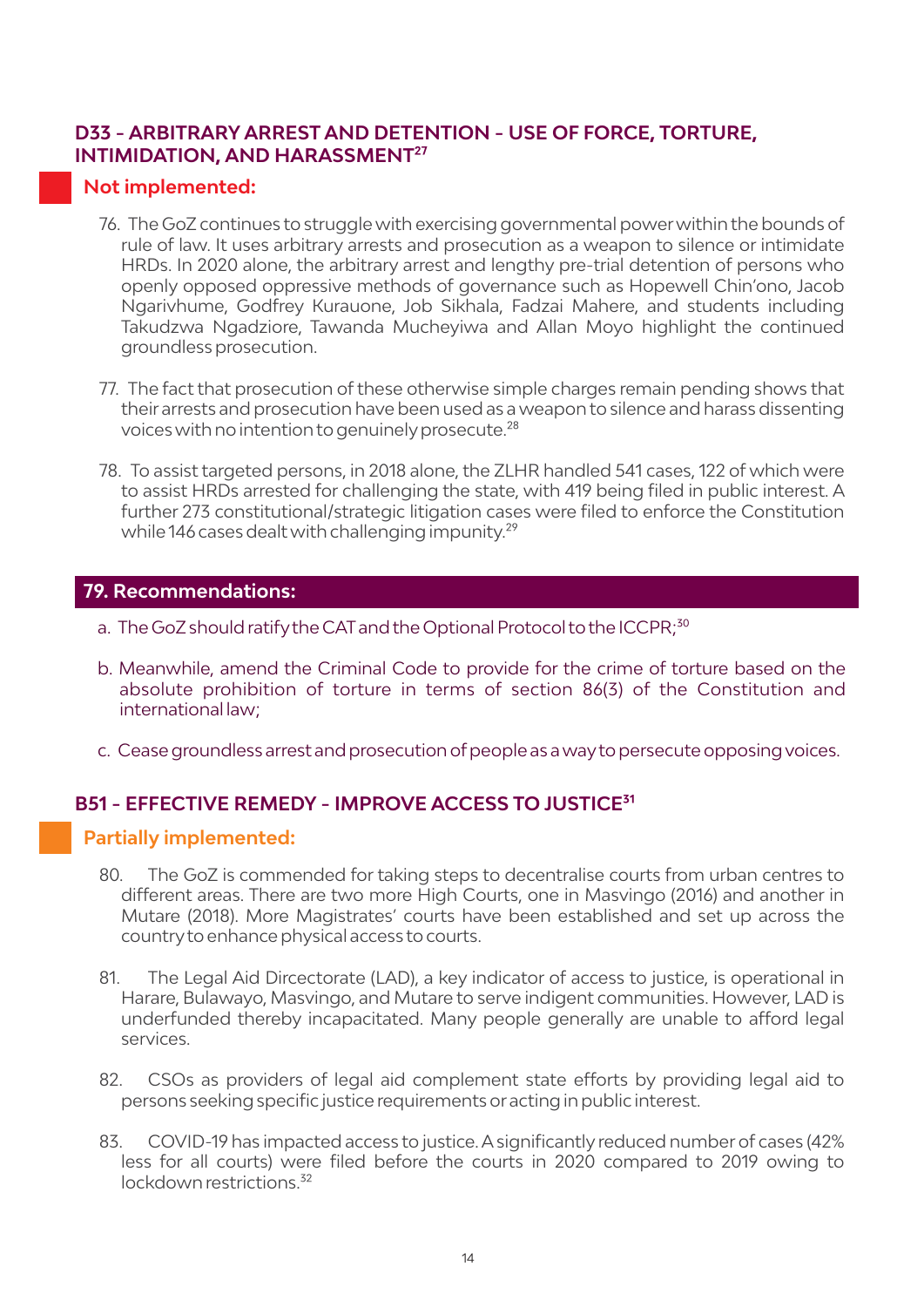84. Recently, there have been attacks on the LSZ, threatening its independence, and the profession's self-regulation, and discouraging its members (lawyers) from taking up politicallysensitive cases.

#### **85.Recommendations:**

- a. Ensure that legal aid, education, and awareness are intensified notwithstanding the pandemic to enable citizens to seek justice and monitorits provision.
- b. Provide sufficient fiscal and human resources, as well as the necessary legislative/policy framework to enable the expansion of the scope of the courts to include video conferencing and virtual hearings.
- c. Consider and implement alternative access to justice initiatives such as formal recognition of paralegals to ensure that marginalised communities such as rural areas have access to justice.
- d. Invest in accelerating digitisation to enable initiation and full functionality of Integrated Electronic Case Management System (IECMS) to enhance e-justice.

#### **D51 - ADMINISTRATION OF JUSTICE AND FAIR TRIAL AND JUDICIAL INDEPENDENCE³³**

- 86. Since 2016, the independence of judiciary and fair trial rights in politically motivated cases has deteriorated.
- 87. Between 2020 and 2021, numerous human rights defenders, opposition party affiliated suspects and independent journalists have been arbitrarily subjected to protracted pretrial detention. For example, Hopewell Chin'ono and Jacob Ngarivhume were denied bail for posting tweets. Meanwhile persons facing serious charges such as corruption, like the former Minister of Health and Child Care Obadiah Moyo, have been granted bail on first attempt.
- 88. Following the January 2019 protests dragnet arrests, suspects appeared before magistrates in split sessions despite being charged forthe same offences, were arbitrarily denied bail, and subjected to summarytrials.
- 89. Courts are also extending pre-trial detention periods by reserving judgments in bail applications and delaying production of court records for appeals despite the legal position that bail hearings are urgent matters.
- 90. Concerning judicial independence, there have been retrogressive steps through constitutional amendments watering down public interview-based judicial appointments in favour of executive appointments.
- 91. Independent judges face the risk of removal from office. In May 2021, three judges of the High Court who ruled on the question of the propriety of the extension of the Chief Justice's tenure on reaching retirement age, at the behest of the President, were publicly vilified and threatened with unspecified action bythe GoZ through the Ministerof Justice.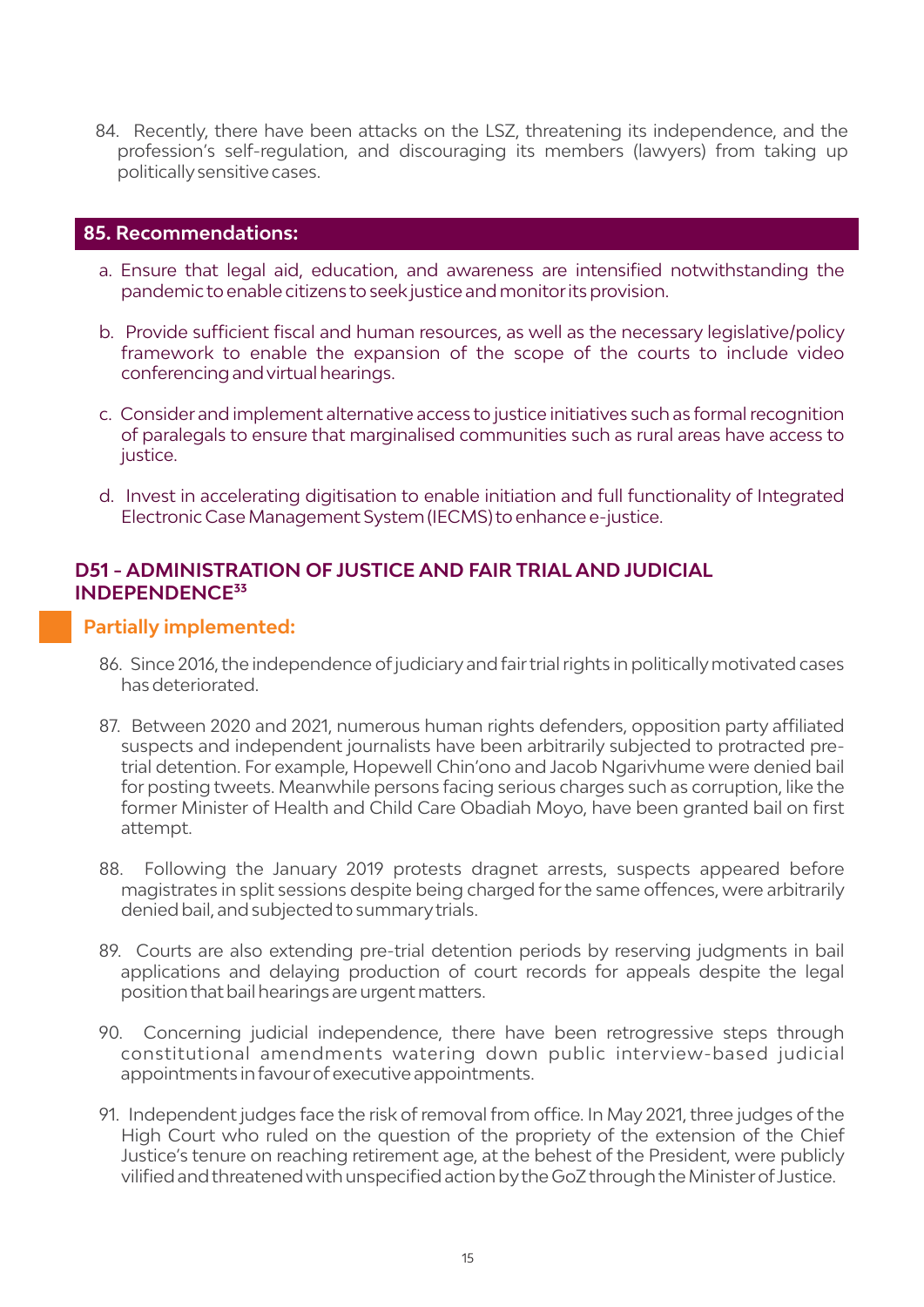92. In another case, Justice Erica Ndewere was removed from office by a Tribunal constituted to inquire into her fitness for the office of judge, yet it is public knowledge that this was victimisation following her refusal to take directives from the Chief Justice to take an executive-inclined approach in dealing with bail appeals by opposition political party members.

#### **93.Recommendations:**

- a. Put in place measures (specific) to affirm the independence ofthe judiciary.
- b. Apply the law without favour and guarantee equal protection of the law for all and desist from furtheramending the Constitution.
- c. Facilitate the visit ofthe Special Rapporteuron the Independence of Judges and Lawyers.

#### **A41 - CONSTITUTIONAL AND LEGISLATIVE FRAMEWORK; REVIEWING AND ALIGNING THE LAWS WITH THE CONSTITUTION<sup>34</sup>**

#### **Partially implemented:**

- 94. An inter-ministerial taskforce was established byCabinet in February 2015 to facilitate the legislative alignment process to the Constitution. Out of the 59 targeted laws for alignment, only 30 laws have been amended to date, while 29 are currently awaiting Cabinet approval.
- 95. While some positive legislative reform has come out of the alignment process, for example the Public Health and Education Amendment Acts, many new Acts such as the MOPA (repealing POSA) are simply window-dressing, and do little to substantively align the legislation with the Constitution.
- 96. Parliament has also recently passed Constitutional Amendment Bills (No.1) and (No.2) amending the Constitution, unprocedurally, and critically removing the public consultation process in the appointment of judges and the Prosecutor General, and giving the President unfettered powers to extend the tenure of judges.

#### **97.Recommendations:**

- a. Desist from further constitutional amendments before alignment of the legislation to the Constitution.
- b. Complete the constitutional alignment process, with substantive reforms aligning legislation to the Constitution.

#### **D7 - RIGHT TO PARTICIPATION IN PUBLIC AFFAIRS AND RIGHT TO VOTE; INDEPENDENT ELECTORAL COMMISSION<sup>35</sup>**

#### **Partially implemented:**

98. The ZEC is the independent commission responsible for managing elections. The ZEC issued a Statutory Instrument 85 of 2017 'Electoral (Voter Registration) Regulations' to set out the voterregistration regulations and procedure. The newBVR system was used for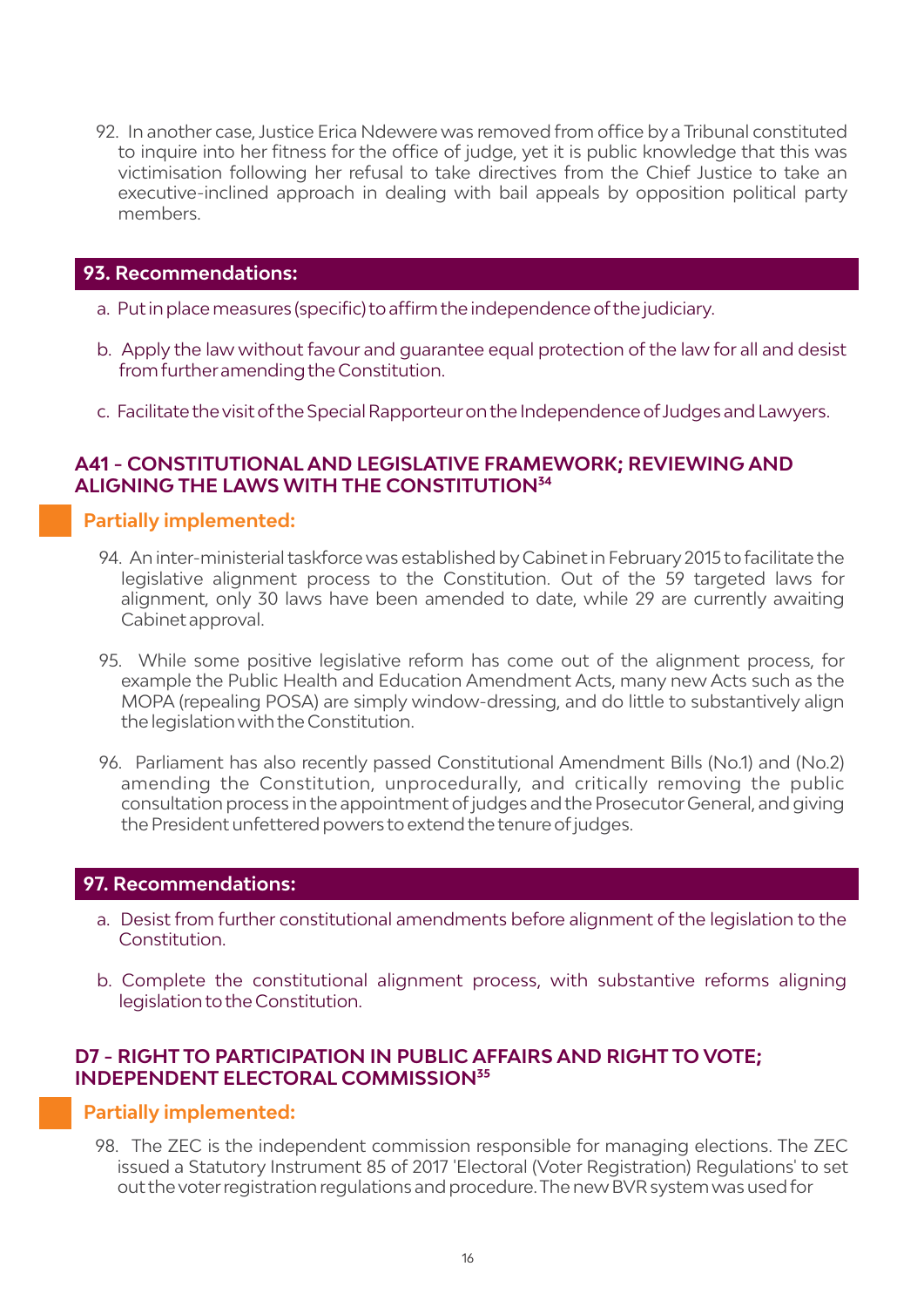the first time in Zimbabwe for the development of a new voters' roll. It was also the first time that ZEC conducted the voter registration, having assumed this role from the Registrar General. Furthermore, a polling station-based voting system was used for the first time in harmonised elections.<sup>36</sup>

- 99. The ZEC is obliged to promote transparency and accountability, and initially ZEC took several steps toward more active stakeholder engagement, including outreach to CSOs and facilitating government's decision to accredit international election observers.
- 100. However, concerns remain that section 23 of the Electoral Act requires that a person should be resident in a constituency for them to register a voter. This was prejudicial to citizens in the diaspora, prisoners, and others, such as tenants, who were unable to prove their place of residency leading to unnecessary disenfranchisement.

#### **101.Recommendations:**

- a. Adopt legislation to ensure that the right to vote is extended to all citizens including those imprisoned and in the Diaspora.
- b. Invest in procurement of integrated systems that allow for one gadget to be used for multiple purposes such as enrolling voters, voter verification on Election Day and transmission ofresults.
- c. Government and ZEC are urged to continue to establish user-friendly polling stations to caterforpeople with disabilities, including the provision ofbraille ballot papers;
- d. Facilitate access to identity documents to enable people to register as voters and to vote.
- e. Implement recommendations from national and international independent observer missions to the 2018 harmonised elections.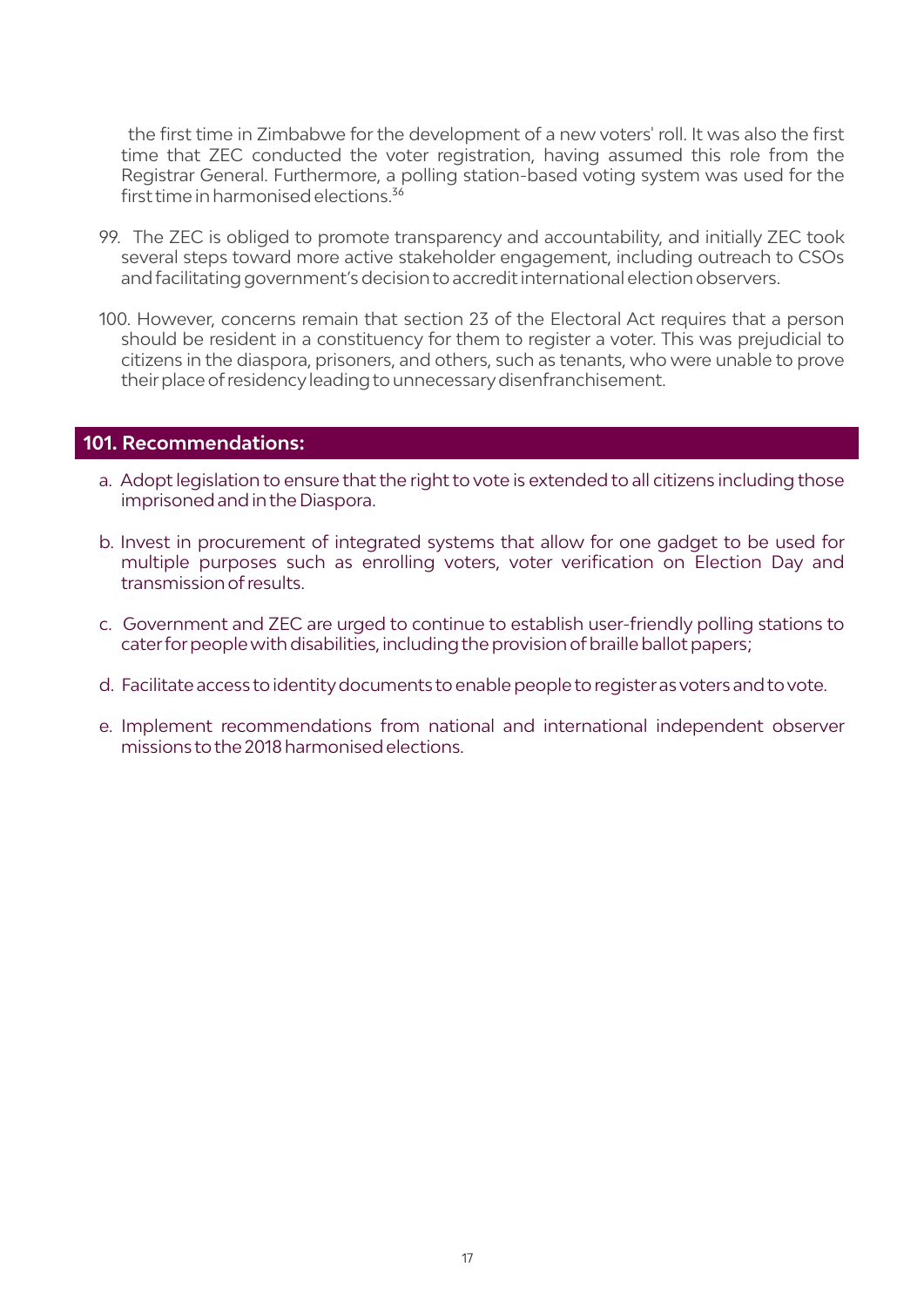### Endnotes

- <sup>1</sup> (Madagascar); 131.69; (Mexico); A/HRC/34/8; 131.59.
- CCZ 2015-12 Mudzuru & Anor v The Minister of Justice, Legal Parliamentary Affairs & Ors.
- <sup>3</sup> https://www.zimgbyportal.org.zw/download/zimbabwe-national-action-plan-andcommunication-strategy-on-ending-child-marriage/.
- ⁴ (Kenya) 131.62; A/HRC/34/8 Para. 131
- $\frac{5}{131.70}$  (Israel); 131.71 (Turkey); 131.72 (Timor-Leste); 131.73 (Canada).
- ⁶ ZDHS 2015, available at https://dhsprogram.com/pubs/pdf/FR322/FR322.pdf.
- ⁷ Stopping Abuse and Female Exploitation (SAFE) Zimbabwe Technical Assistance Facility, "Violence Against Women and Girls during the COVID-19 Crisis in Zimbabwe: Analysis of practice-based data from Women's Coalition of Zimbabwe" at http://www.adultrapeclinic.org.zw/wp-content/uploads/2020/09/SAFE-Report-on-Gender-Based-Violence-Data-in-Zimbabwe-during-C19-for-publication-with-logo.pdf.
- $^8$  (Slovenia) 131.52; (Maldives) 131.57; (Mexico) 131.59; (Pakistan); 131.38;<br>
Subther the subsequentic of any lain babyed and proper focus
- ⁹ https://www.unicef.org/zimbabwe/gender-focus.
- <sup>10</sup> (Panama) 131.116; budgetary allocations to heath (Kenya) 131.120; A/HRC/34/8 Para. 131.<br><sup>11</sup> https://covid19.who.int/rogion/afre/country/zw.
- https://covid19.who.int/region/afro/country/zw.
- <sup>12</sup> https://www.unicef.org/esa/media/6501/file/UNICEF-Zimbabwe-2020-Health-Budget-Brief.pdf.
- <sup>13</sup> (Spain) 131.111; fair distribution (Chile) 131.107; A/HRC/34/8 Para. 131
- <sup>14</sup> Report on Zimbabwe available at: https://digitallibrary.un.org/record/3871294?ln=en.
- <sup>15</sup> Zimbabwe NGO Forum: The Politics of Food: A Contextual Analysis of the Distribution of Food Aid in Zimbabwe, 2021.
- <sup>16</sup> (Slovenia) 131.131; access in rural areas (Morocco); 131.124; (Mexico); 131.108 (A/HRC/34/8 -Para. 131).
- <sup>17</sup> (Israel) 131.18; rights of PWDs (Algeria) 131.133.
- 18 131.64; A/HRC/34/8 Para. 131.
- <sup>19</sup> Repeated recommendation.
- ²⁰ (New Zealand) 132.90; A/HRC/34/8/Add.1 Para. 22.
- $21$  (Norway); 131.62; A/HRC/34/8 Para. 131 (split civic space issues form UPR collaboration).
- ²² (Ireland); 132.96; A/HRC/34/8/Add.1 Para. 34.
- <sup>23</sup> http://www.veritaszim.net/node/4827.
- <sup>24</sup> See Recommendation 8 and its Interpretation Note here https://www.fatfgafi.org/publications/fatfrecommendations/documents/fatf-recommendations.html.
- <sup>25</sup> This is a repeated Recommendation.
- <sup>26</sup> Insert link to Hansard when Motion was moved and debated.
- ²⁷ (Ukraine); 131.63; A/HRC/34/8 Para. 131.
- <sup>28</sup> Some CSOs represented in this submission are the attorneys of record hence are aware of the personal circumstances of these court cases.
- <sup>29</sup> ZLHR 2018 Annual Report, p6.
- <sup>30</sup> Repeated Recommendation from the previous Cycle.
- $31$  (Togo); 131.87; A/HRC/34/8 Para. 131.
- <sup>32</sup> International Commission of Jurists Zimbabwe, Report on the Impact of COVID-19 on Access to Justice in Zimbabwe, January 2021 p6.
- <sup>33</sup> (New Zealand); 131.84.
- <sup>34</sup> (Islamic Republic of Iran), 131.6; (Germany), 131.7; (Congo), 131.8; (Uganda), 131.10; (Egypt), 131.11; (Togo), 131.13; (Republic of Korea), 131.2; (Ghana), 131.3; (Australia), 131.5; (Thailand), 131.12; (Netherlands), 131.16; (France), 131.14; (Czechia), 131.15 - A/HRC/34/8 - Para. 131
- <sup>35</sup> (United States of America); 131.34.
- <sup>36</sup> https://www.zesn.org.zw/wp-content/uploads/2015/10/Final-ZESN-2018-Harmonised-Election-Report.pdf.